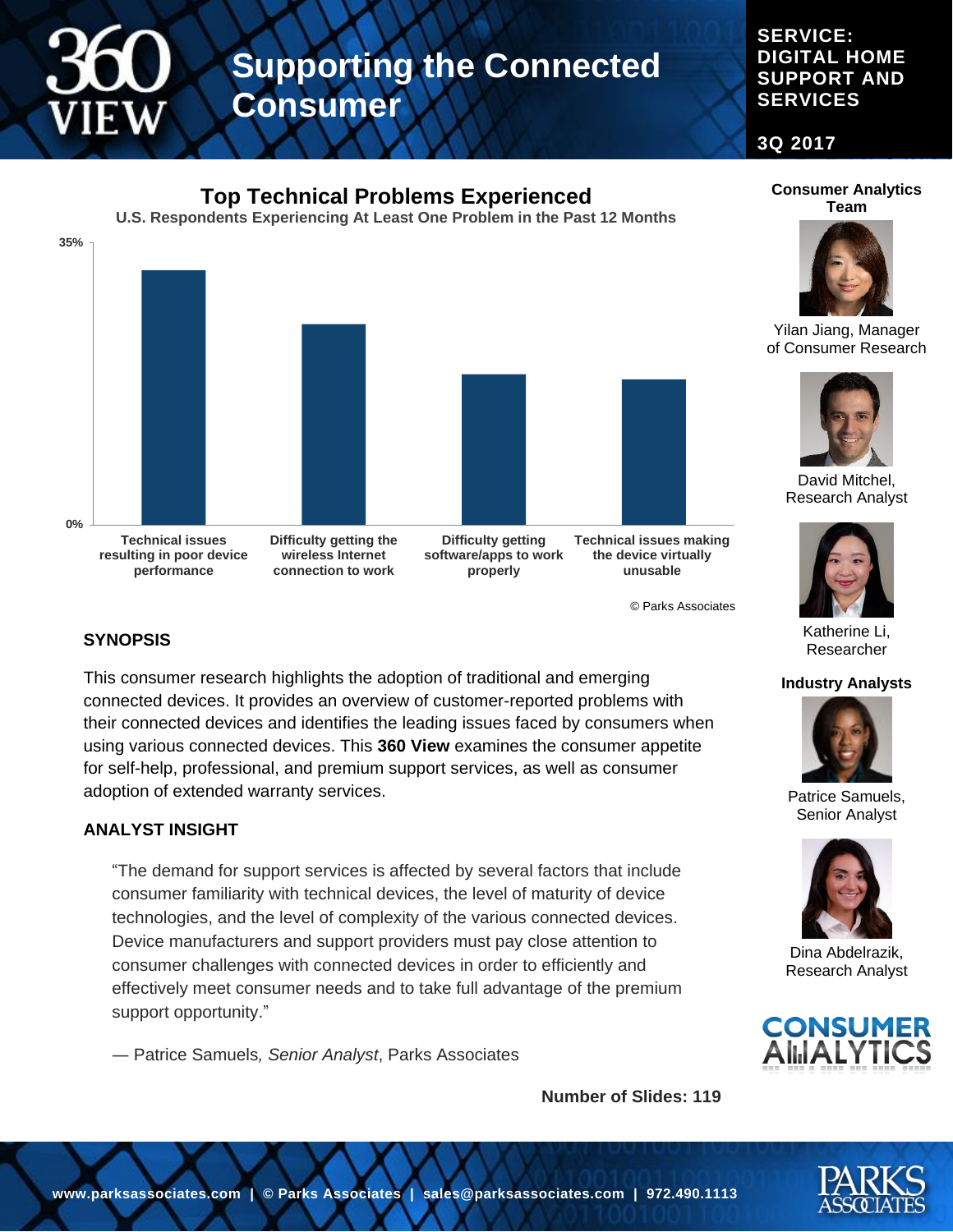

#### **SERVICE: DIGITAL HOME SUPPORT AND SERVICES**

**3Q 2017**

#### **CONTENTS**

#### **Executive Summary**

- Industry Insight
- Key Findings and Market Impact

#### **Device Adoption: Smart Home**

- Smart Home Device Ownership (2014 2016)
- Smart Home Devices Owned (Q4/16)

#### **Smart Home Setup**

- Overall Smart Home Device Setup Method (2016 - 2017)
- Self Setup of Smart Home Devices (Q1/17)
- Professional Set Up of Smart Home Devices (Q1/17)
- Difficulty in Setting Up Smart Home Devices (Q1/17)
- Problems in Setting Up Smart Home Devices (2015 - 2017)
- Problems in Setting Up Devices by Smart Home Device (2015 - 2017)
- Problems in Setting Up Devices by Smart Home Device Cont'd. (2015 - 2017)
- Difficulty in Learning Smart Home Devices (Q1/17)
- Actions Taken to Set Up Smart Home Devices (2016 - 2017)
- Device Replacements by Smart Home Devices (Q1/17)
- Overall Device Setup Preference (2015 2017)
- Likelihood of Purchasing a Smart Home Device of the Same Brand by Setup Problems Experienced (2016 - 2017)
- Likelihood of Purchasing a Smart Home Device of the Same Brand by Number of Setup Problems Experienced (2016 - 2017)

#### **Smart Home: Issues after Install**

- Smart Home Devices: Technical Problems Experienced (2016 - 2017)
- Smart Home Devices: Numbers of Technical Problems Experienced (Q1/17)
- Leading Smart Home Device Problems (2015 - 2017)
- Leading Smart Home Device Problems, Cont. (2015 - 2017)
- Company Contacted for Smart Home Device Support (2016 - 2017)
- Resolution of Smart Home Device Technical Problems (2015 - 2017)
- Type & Cost of Professional Assistance Received (2015 - 2017)
- Company Type Providing Professional Smart Home Support (2015 - 2017)
- Type & Cost of Professional Assistance Received by Company Type (Q1/17)

#### **Smart Home NPS**

• Net Promoter Score - Likelihood of Recommending Smart Devices to Family/Friends (Q4/16)

#### **Smart Home Service Appeal**

- Smart Home Devices: Likely to Purchase (2015 - 2016)
- Reasons for Not Intending to Purchase a Smart Home Device (Q1/17)
- High Appeal of Smart Home Device Support Services (2016 - 2017)
- Likelihood to Pay for Smart Home Device Support Services (2016 - 2017)

#### **Computing and Entertainment Device Setup**

- CE Device Adoption Rate (Q1/17)
- Broadband Households Using a Newly Acquired CE Device (2016 - 2017)

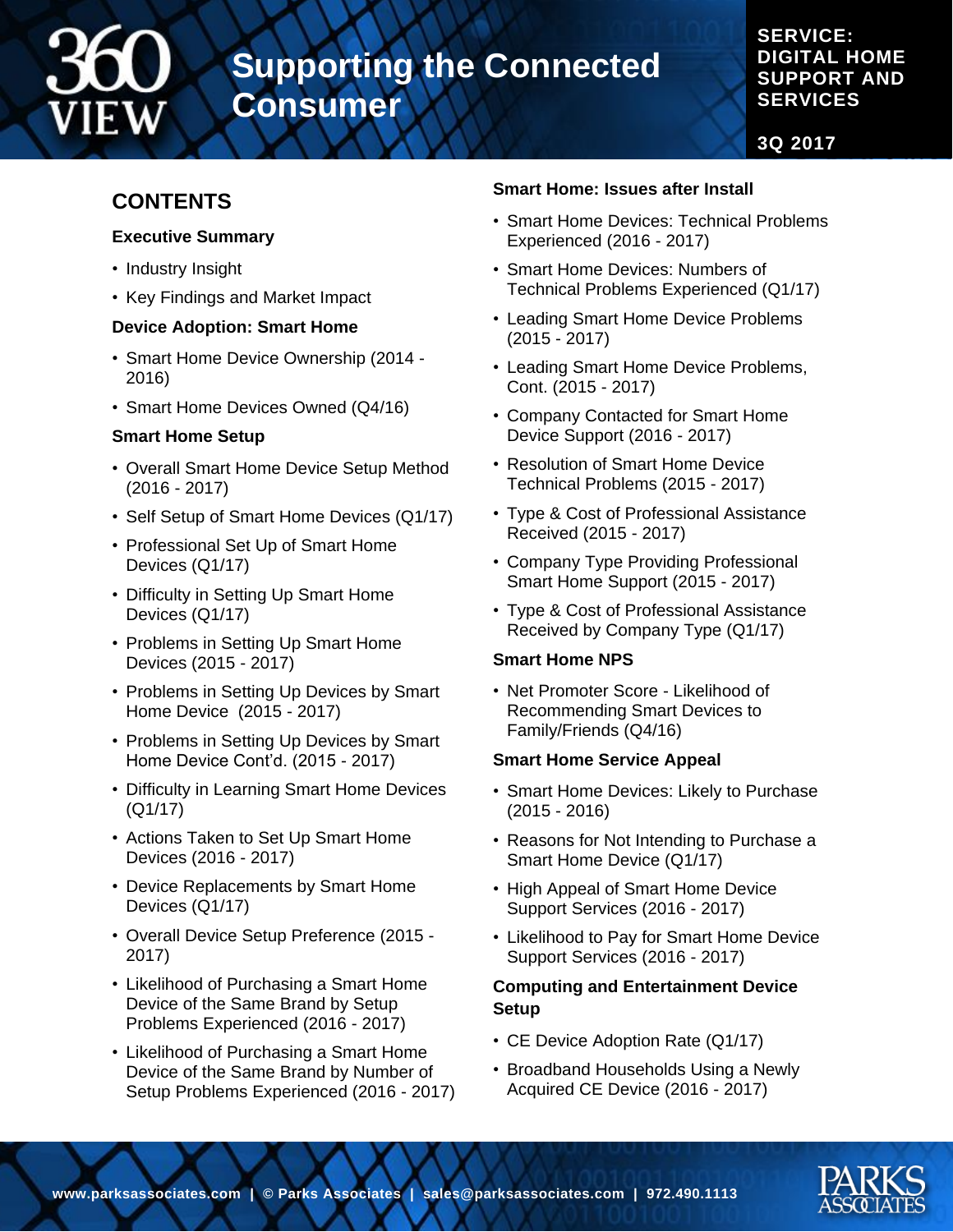#### **SERVICE: DIGITAL HOME SUPPORT AND SERVICES**

**3Q 2017**

- Overall Method of Setting Up Consumer Electronic Devices (2014 - 2017)
- Method of Setting Up Computing Devices by Device (2016 - 2017)
- Method of Setting Up Consumer Electronic Devices by Device (2016 - 2017)
- Difficulty of Setting-up Consumer Electronic Devices (Q1/17)
- Difficulty Learning to Use Consumer Electronic Devices (Q1/17)
- Percentage of BB HHs Experiencing CE Device Setup Problems (2016 - 2017)
- Consumer Electronic Device Setup Problems by Device (2016 - 2017)
- Difficulty of Setting-up Device by Problems Experienced (2016 - 2017)
- Actions Taken After Experiencing Setup Problems (2016 - 2017)
- Actions Taken to Resolve CE Device Setup Problems by Setup Problem Experienced (Q1/17)
- Device Return & Replacement After Experiencing Setup Problems (Q1/17)
- Net Promoter Score of CE Devices (Q1/17)
- Net Promoter Score of CE Devices by Setup Problem Experienced (Q1/17)
- Net Promoter Score of CE Devices by Individual Setup Problem (Q1/17)
- Preferred Method of Setting Up CE Devices (2016 - 2017)

#### **Self-Help Setup of Computing and Entertainment Devices**

- Self-Help Support Tools for Device Setup (2016 - 2017)
- Use of Self-Help Support Tools for Setting Up Consumer Electronic Devices
- Use of Self-Help Support Tools for Device Setup by Age (Q1/17)

• Helpfulness of Self-Help Support Tools for Device Setup (2016 - 2017)

#### **Computing and Entertainment Device Technical Problems**

- Number of Technical Problems Experienced (2016 - 2017)
- Problems Experienced with Consumer Electronics (2014 - 2017)
- Number of Problems Experienced with Devices (2014 - 2017)
- Technical Problems Experienced (2016 2017)
- Top Technical Problems with Devices (Q1/17)

#### **Problem Resolution of Technical Issues with Computing and Entertainment Devices**

- Technical Problem Resolution for CE Devices (2014 - 2017)
- Technical Problem Resolution (2014 2017)
- Computers & Portable Devices: Technical Problem Resolution by Device (2016 - 2017)
- A/V and Connectivity: Technical Problem Resolution by Device (2016 - 2017)

#### **Self-Help for Technical Issues with Computing and Entertainments Devices**

- Self-Help Technical Support Tools Used to Resolve Problems (2016 - 2017)
- Difficulty in Finding/Accessing Self-Help Technical Support Tools (Q1/17)
- Difficulty in Using Self-Help Technical Support Tools (Q1/17)
- Helpfulness in Using Self-Help Technical Support Tools (Q1/17)

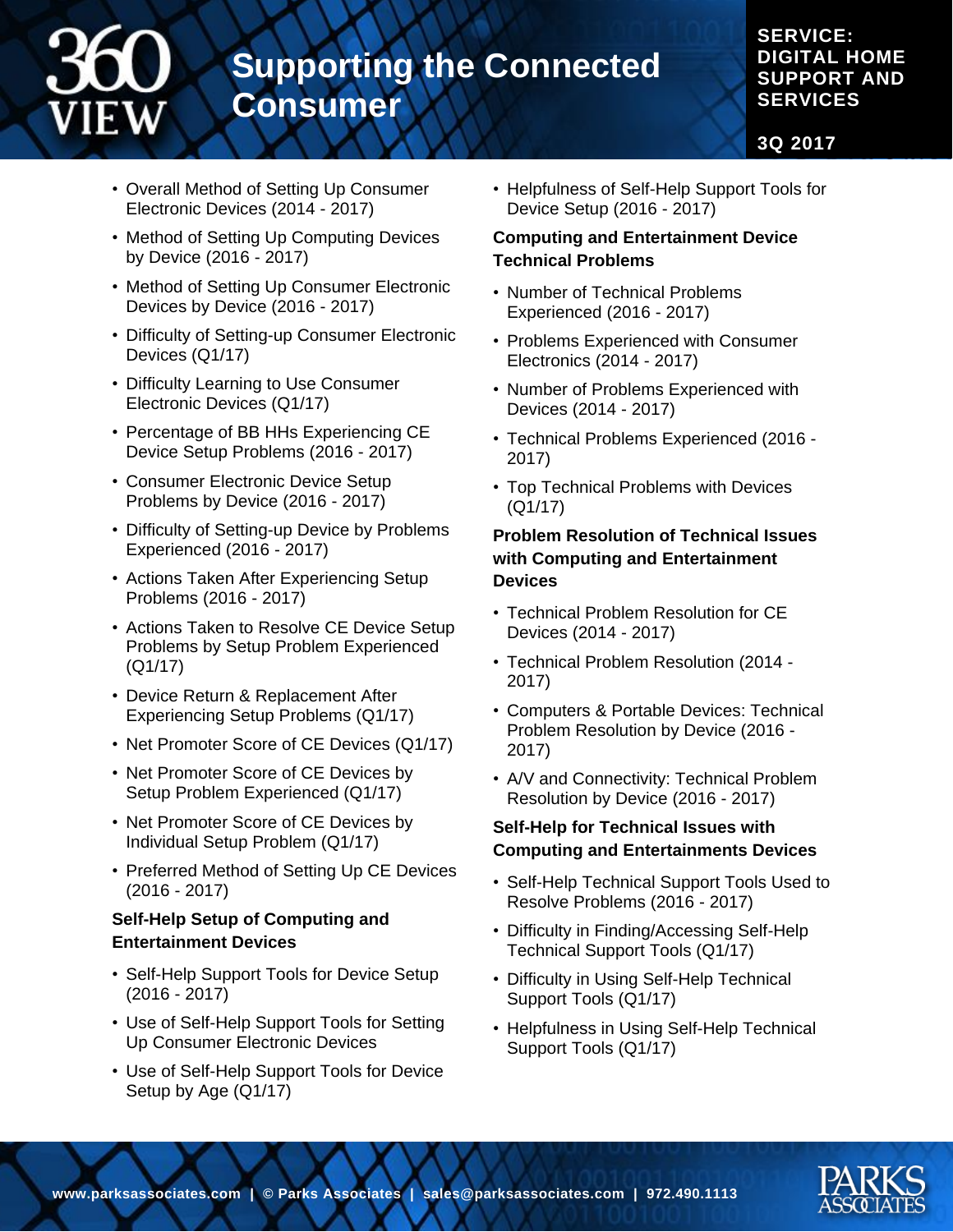#### **SERVICE: DIGITAL HOME SUPPORT AND SERVICES**

**3Q 2017**

#### **Professional Resolution**

- Payment for Professional Technical Support (2014 - 2017)
- Method of Contacting Technician/Support Service (2016 - 2017)
- Method of Receiving Support from Technician/Support Service (2016 - 2017)

#### **Satisfaction with Professional Resolution**

- Satisfaction with Specified Aspects of the Support Experience (2016 - 2017)
- Important Aspects of Support Experience (2016 - 2017)
- Acceptability of Hold Times for Technical Support (2016 - 2017)
- Acceptability of the Amount of Time Taken to Resolve a Technical Problem (2016 - 2017)
- Preferred Way to Resolve Technical Problems by Actual Method of Tech Problem Resolution (Q1/17)

#### **Adoption of Support Subscriptions, Extended Warranties, and One-Time Support**

- Subscription Technical Support Service Adoption (2012 - 2017)
- Adoption of Subscription Technical Support Service by Devices (2013 - 2017)
- Support Subscription and Extended Warranty Adoption (2016 - 2017)
- Adoption of Extended Warranty Plan by Devices (2013 - 2017)
- Computing and Portable Devices: Time Device was Enrolled in a Subscription Technical Support Plan (2014 - 2017)
- A/V Equipment: Time Device was Enrolled in a Subscription Technical Support Plan (2014 - 2017)
- Reason for Enrolling in a Subscription Technical Support Plan (Q1/17)

• Reasons for Not Enrolling in a Subscription Technical Support Plan (2016 - 2017)

#### **Market Share for Support Subscriptions**

- Subscription Technical Support Service Providers by Device (2016 - 2017)
- Subscription Technical Support Service Providers by Device, cont. (2016 - 2017)
- Type of Company Providing Extended Warranty for Specified Devices (2016 - 2017)
- Type of Company Providing Extended Warranty for Specified Devices, cont. (2016 - 2017)

#### **Appeal of Support Services**

- Appeal of Various Technical Support Service Features (2016 - 2017)
- Most Appealing Business Model for a Technical Support Service (2016 - 2017)
- Likelihood of Subscribing to a Technical Support Service with Specified Monthly Fee (Q1/17)
- Likelihood of Subscribing to a Technical Support Service with Specified Annual Fee (Q1/17)

#### **Appendix**